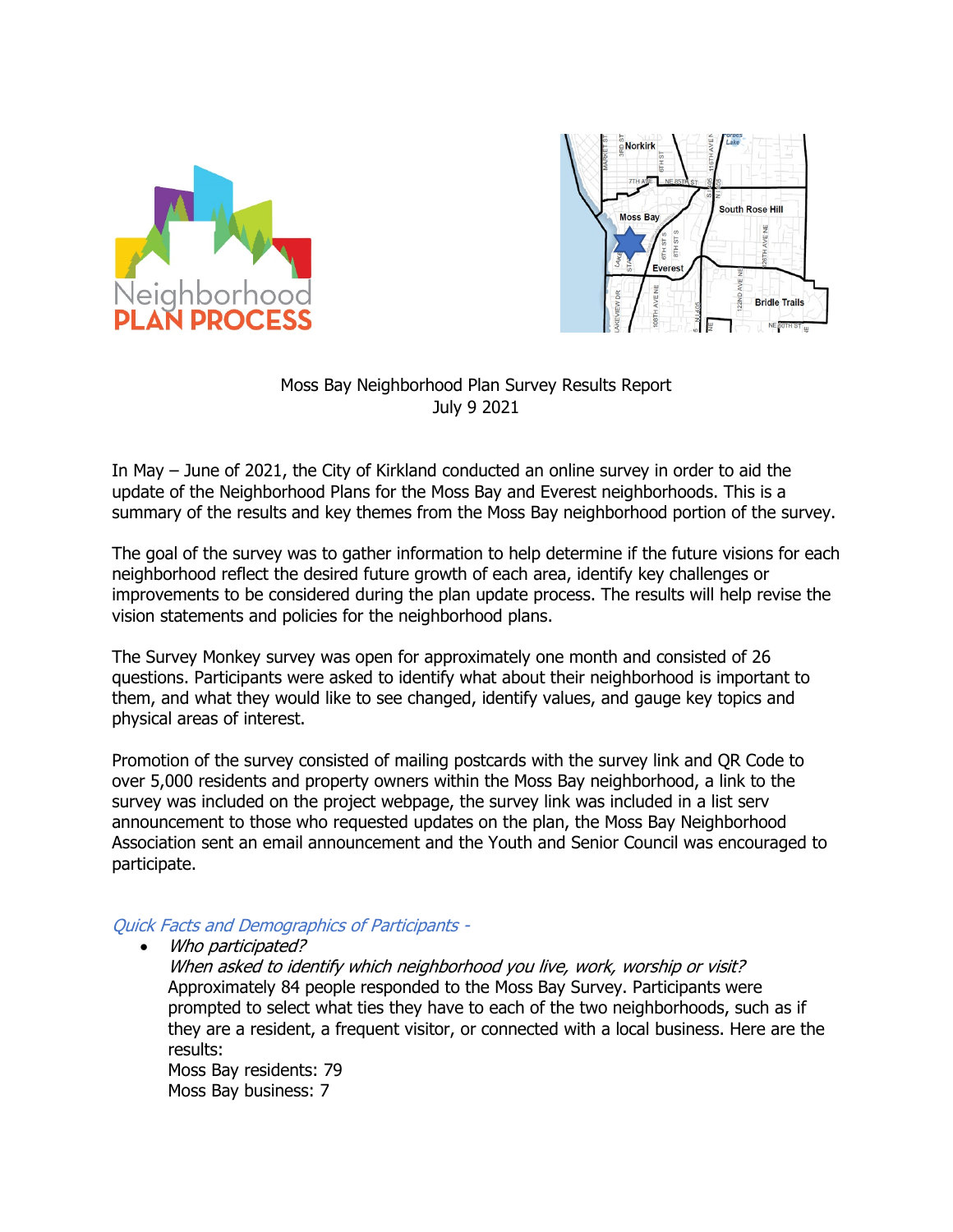Moss Bay employee: 1 Moss Bay visitor: 5

- Home ownership or renter- Many respondents own their home (61 people). Eight people were renters.
- Length of time living in neighborhood: The majority (twenty-eight) of people have lived in Moss Bay longer than ten years, sixteen people from 5-10 years, thirteen people 2-5 years and twelve people have lived here less than two years.
- Age- Of the 84 respondents the majority were of age  $65+$  (24 people), 14 people were 55-64, 12 were 45-54, 8 were 35-44 and ten people were under 35. 14 skipped the question and 2 people preferred not to answer the age question.
- *Ethnicity* Most respondents were white (53). 2 people consider themselves as Asian, 2 Hispanic/Latino persons, 1 Indian. No responses were obtained from those identifying as Black or Native American/Native Alaskan. 14 people skipped the question or preferred not to answer.
- Mobility- 56 of respondents did not identify any disability, 4 have mobility issues, 2 have hearing issues, and 14 people skipped this question and 10 people preferred not to answer.

# Staff Analysis:

# According to 2020 ESRI data, 77% of Moss Bay community members were identified as white, 14% Asian, 5.6% Hispanic origin, 1.6% Black and 1.6% two or more races.

Given the promotion of the survey through many different outlets, staff hoped for a greater number of participants. Even with putting the various languages on the postcard that was mailed to all residents and property owners within the neighborhood, the ethnicity could have been more diverse. Those not answering the question about their race (14) is difficult to interpret, but if they came from origins other than white, it could be significant in determining if our outreach is reaching more diverse community members. We are continually looking for innovative ways to increase and diversify our outreach and this will evolve, and we will get better results over time.

# Survey Questions and Key Themes

# Q.2 What top 3 things makes your neighborhood a great place?

Respondents identified a wide variety factors that make their neighborhoods enjoyable places to live and overall didn't express the need for change. Key themes from the comments:

- Walkability; and access to downtown shops, the Lake and I-405
- Parks and especially waterfront parks
- Human scale of buildings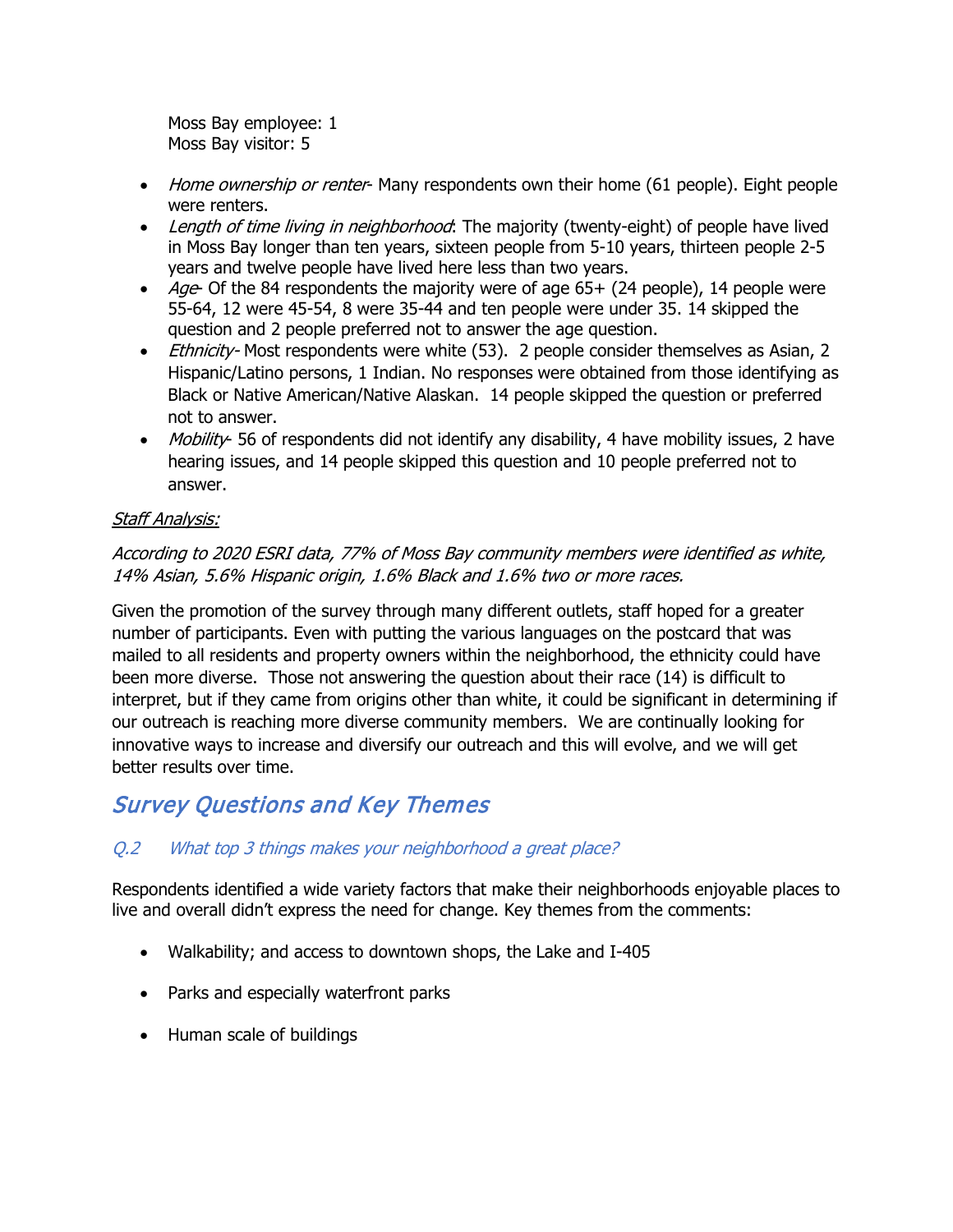### Staff analysis:

The things that people value the most are by design and there is a feeling that the City should continue to foster other aspects such as transportation that make this neighborhood more livable for all who live here now and so that there is a more diverse community in the future.

### Q.3 What are the top 3 things would you like to see changed to make your neighborhood even better?

Key themes received from comments:

- Less noise overall from commercial businesses (both restaurants and landscaping), roads, cars that put off excessive motor and braking noise
- Reduce congestion from vehicles
- Increase parking options (especially the restricted 2-hour parking) and additional disabled parking in downtown
- Increase pedestrian and bicycle infrastructure to separate from cars and make it even safer
- Traffic calming and reduction of speed limits
- Increased heights and density to promote affordable housing and a more diverse community
- Reduced construction and density and keeping building heights down to preserve a smaller downtown area
- More affordable and attainable housing options
- More useful retail stores (such as hardware) and diverse businesses
- Better pedestrian and bicycle crossing at major intersections coupled with safety measures like lighting
- More benches at the parks

Staff Comments: People have opinions on both sides of the growth, no growth issue. But there may be room to consider greater density for affordable housing that is integrated in the neighborhood. It is clear there are many advocates for increased pedestrian and bike infrastructure and connectivity to major destinations around the city.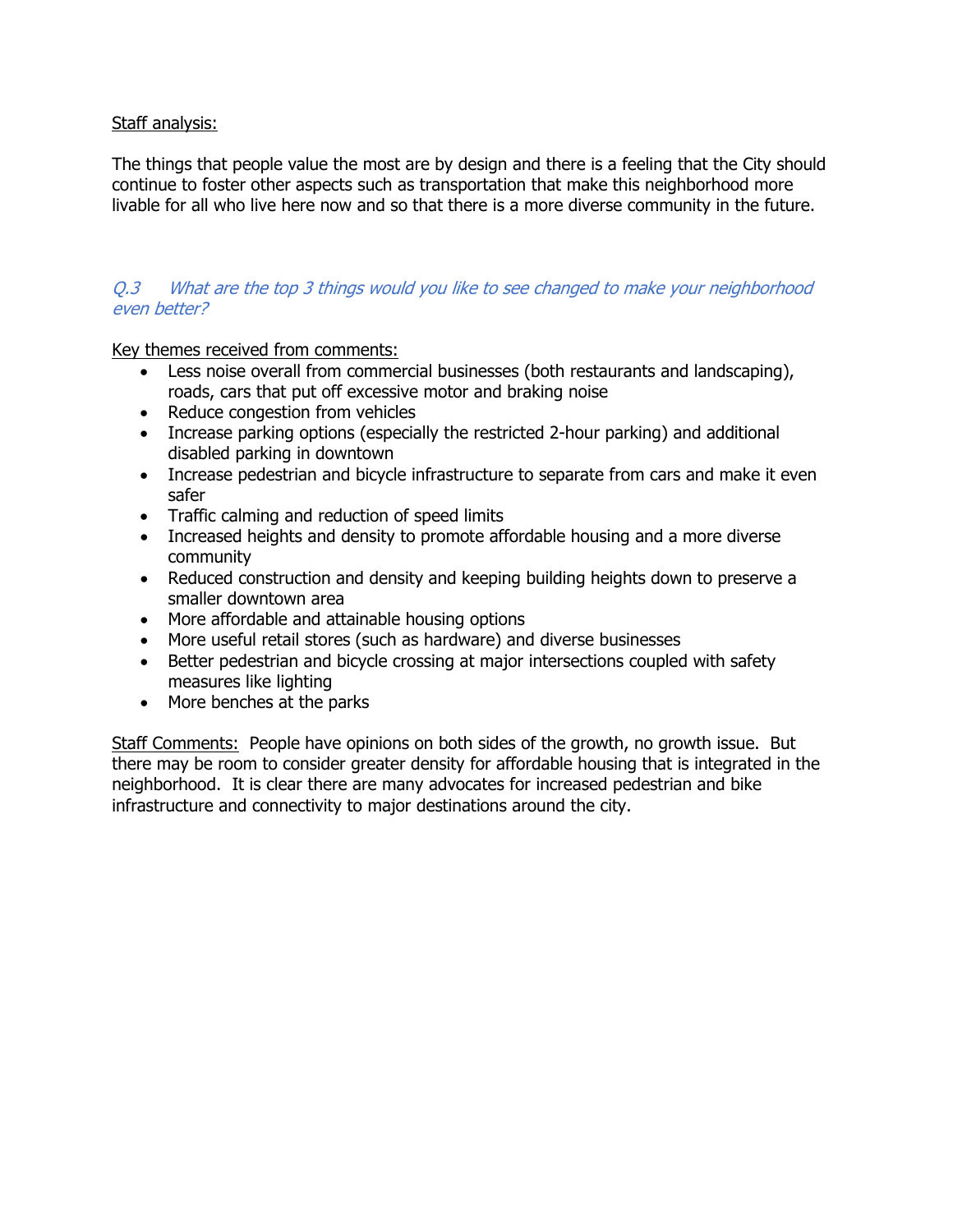# Q.4 Select the top five values that are most important to you for your neighborhood, where #1 is the most important



# Top 5 Ranking Results:

- **1. Safety:** I should feel free from the risk of danger and loss in my home and around and in the neighborhood.
- **2. Affordability for me:** My home or apartment fits in my budget.
- **3. Connectedness Part 2**: I should easily be able to walk to places I need to go to for services, recreation or work.
- **4. Connectedness Part 1**: I should easily be able to walk to places I need to go by whatever mode works best (walking, biking, bussing or driving).
- **5. Housing Opportunity:** People who wish to live here can find suitable housing in the neighborhood regardless of age, income, race or other factors.

# Staff comments:

Answers suggest that safety is of the most importance and connectedness in the neighborhood by whatever means was a close second. Housing affordability for oneself and then by others was also a high priority.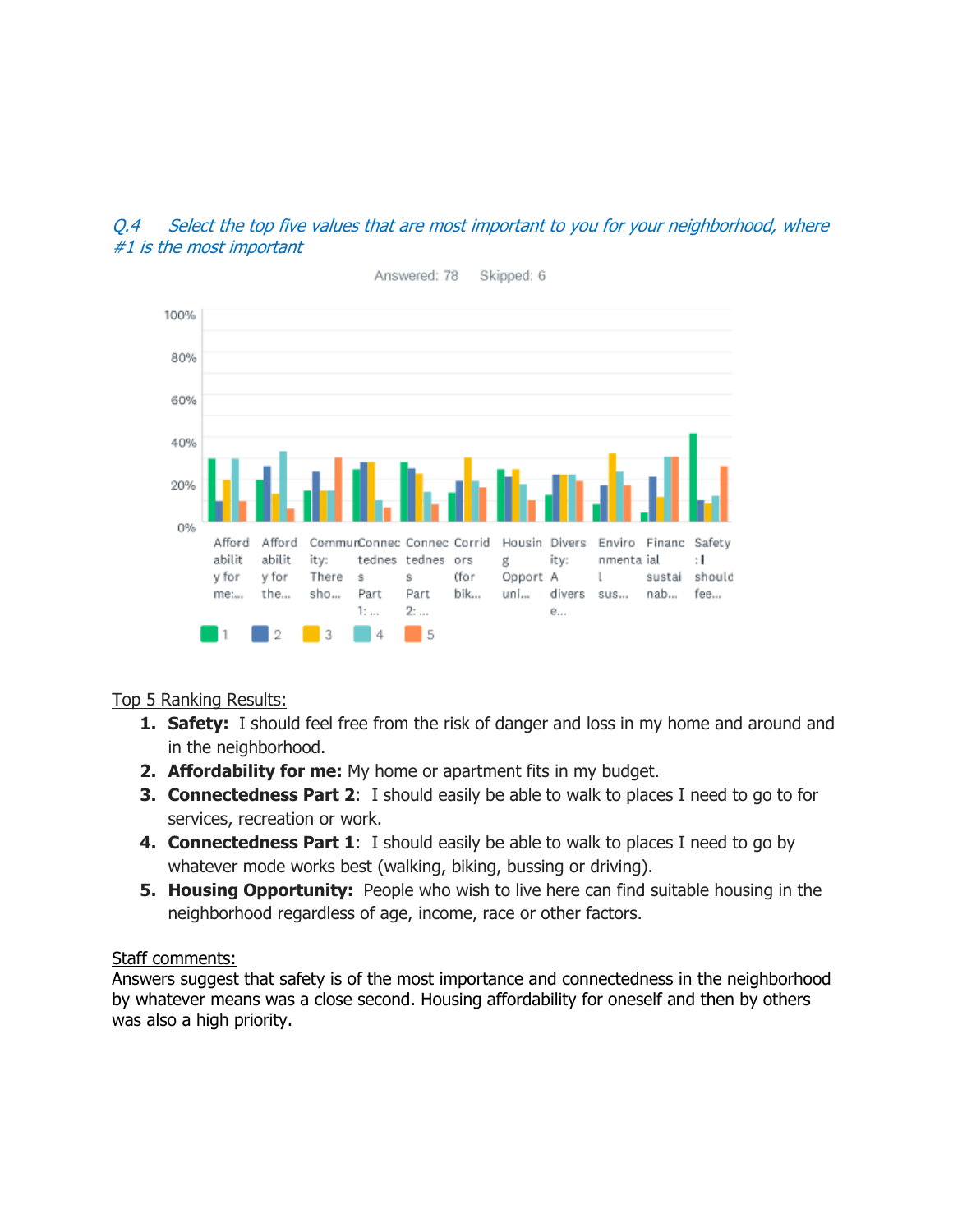# Q.5 What is your favorite place in your neighborhood?

Top choices:

- Marina Park (25% of 68 responses)
- Waterfront
- Peter Kirk park
- My home
- Local shops

# Staff comments:

The community loves the downtown parks!

# Q.6 What are some amenities that your neighborhood currently lacks but needs? Where are they needed? Why are they important?

Top choices: Retail such as hardware, gifts and housewares and electronics Contiguous sidewalks near and leading to CKC and where not there now More parking options More pedestrian safety and protected bike lanes More dog areas in local parks

# Q.7 Business owners: What are some amenities or other businesses you would like to see that would be beneficial to your business and the community?

Key themes received from comments:

- More commuting and affordable housing options for employees
- Businesses working together to build and strengthen their businesses
- More food, restaurants and pharmacies and less vape, gyms and bridal shops
- Off street parking

Staff comments: Land Use exists to have more of the supporting businesses mentioned, but the city does not determine who a landlord can rent to if the use is allowed. There are policies that can be considered to further support housing that is more affordable so that there are options for employees.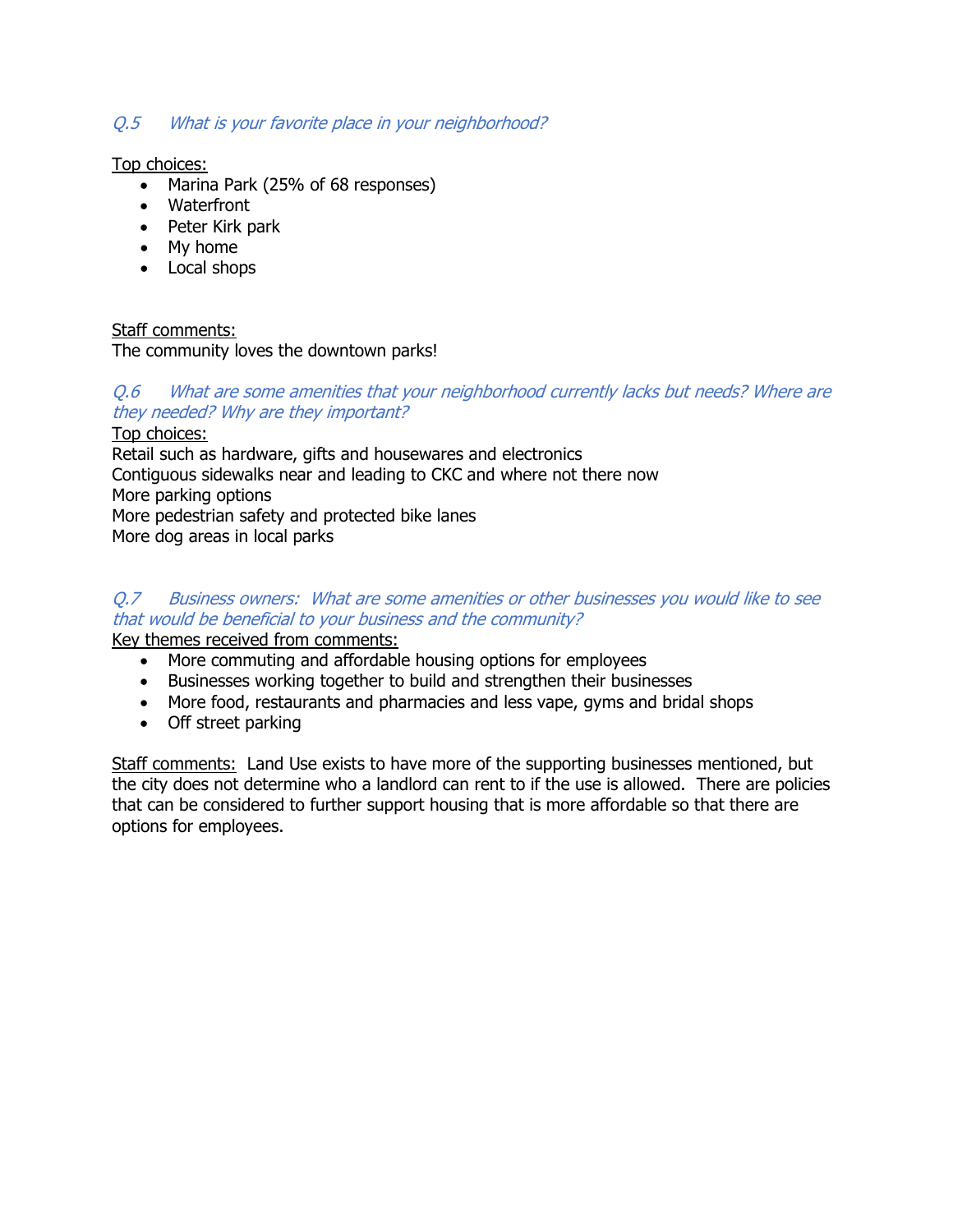For Questions 8-15, respondents were asked to rate each of the following topic areas. Responses indicating needing improvement are in bold.

### Q.8 Transportation Infrastructure



# Q8 Transportation infrastructure

[1] I'm not concerned [2] I don't support this [3] Good enough as it is [4] Needs to be improved

Key Needed Improvements:

Safe pedestrian access, safe sidewalks, safe bike access, efficient traffic flow, pedestrian access to area east of I-405 and cut through traffic from streets leading to Lake WA BLVD & 6<sup>th</sup> Street S and Central Way.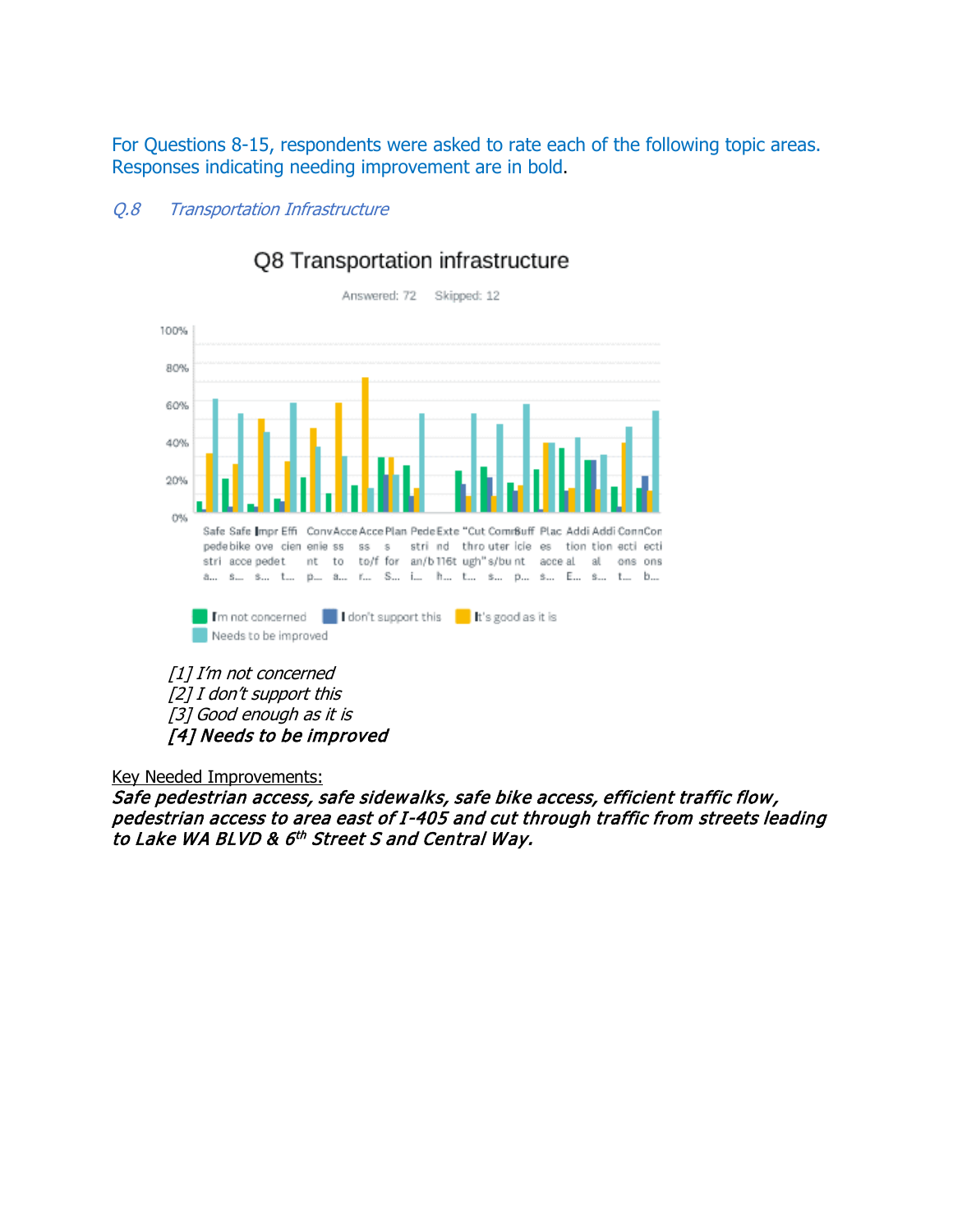# Q.9 Social Amenities



w r d: 69 Skipp d: 15

[1] I'm not concerned [2] I don't support this [3] Good enough as it is [4] Needs to be improved

#### Key Needed Improvements:

- o Places teens/young adults
- o Dog Parks
- o Social gathering spaces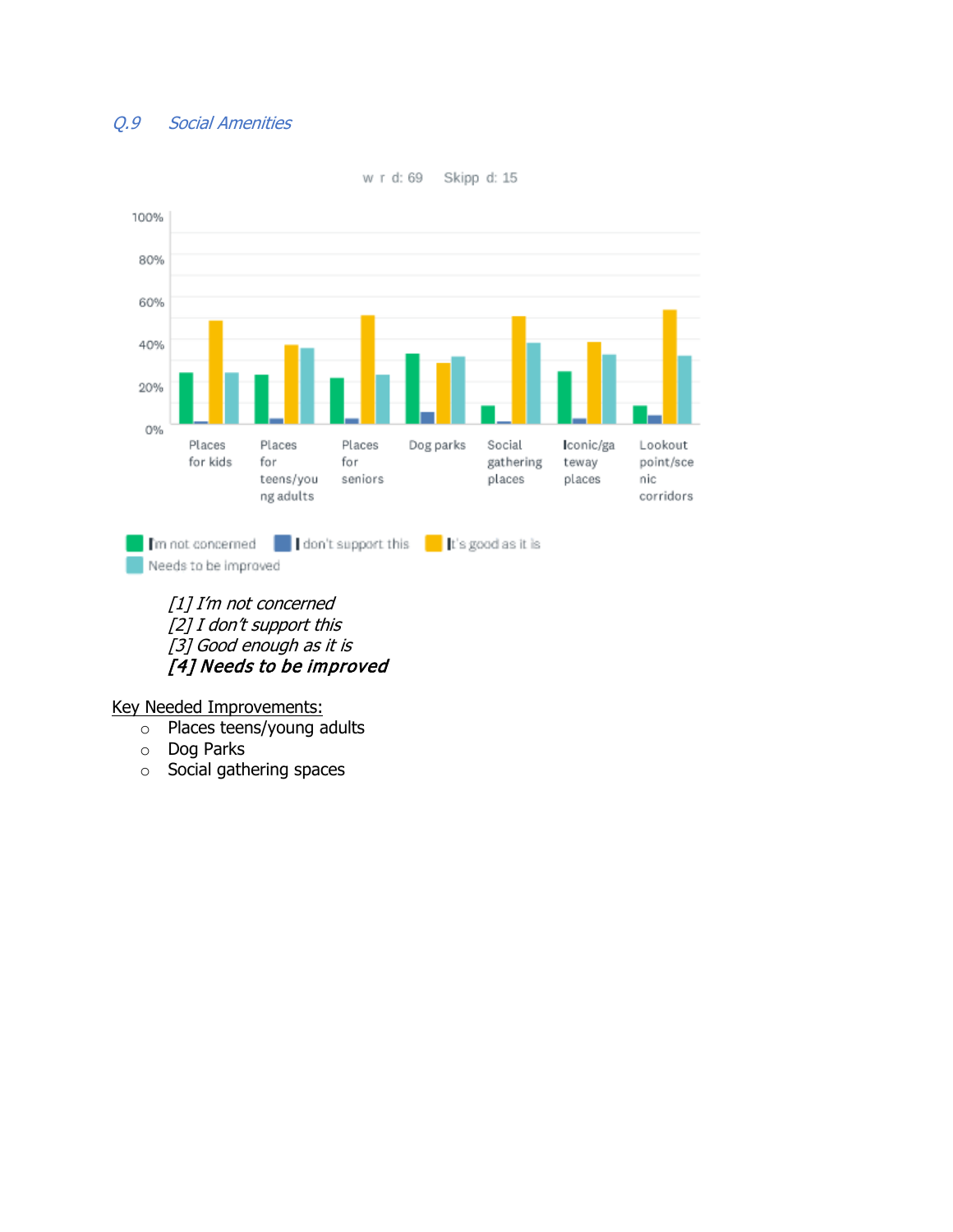# Q.10 Recreational Amenities



Key Needed Improvements:

- o Accessibility to amenities for people with disabilities
- o Indoor recreational facilities
- o Partnerships with public and private entities to provide more recreational amenities
- $\circ$  Trails and parks

#### Staff comment:

Some of the suggested improvements, like trails and park had a much greater number of respondents saying things were good as is and this was also true with the notion of more sports fields, courts, playgrounds, jogging paths and wooded parks.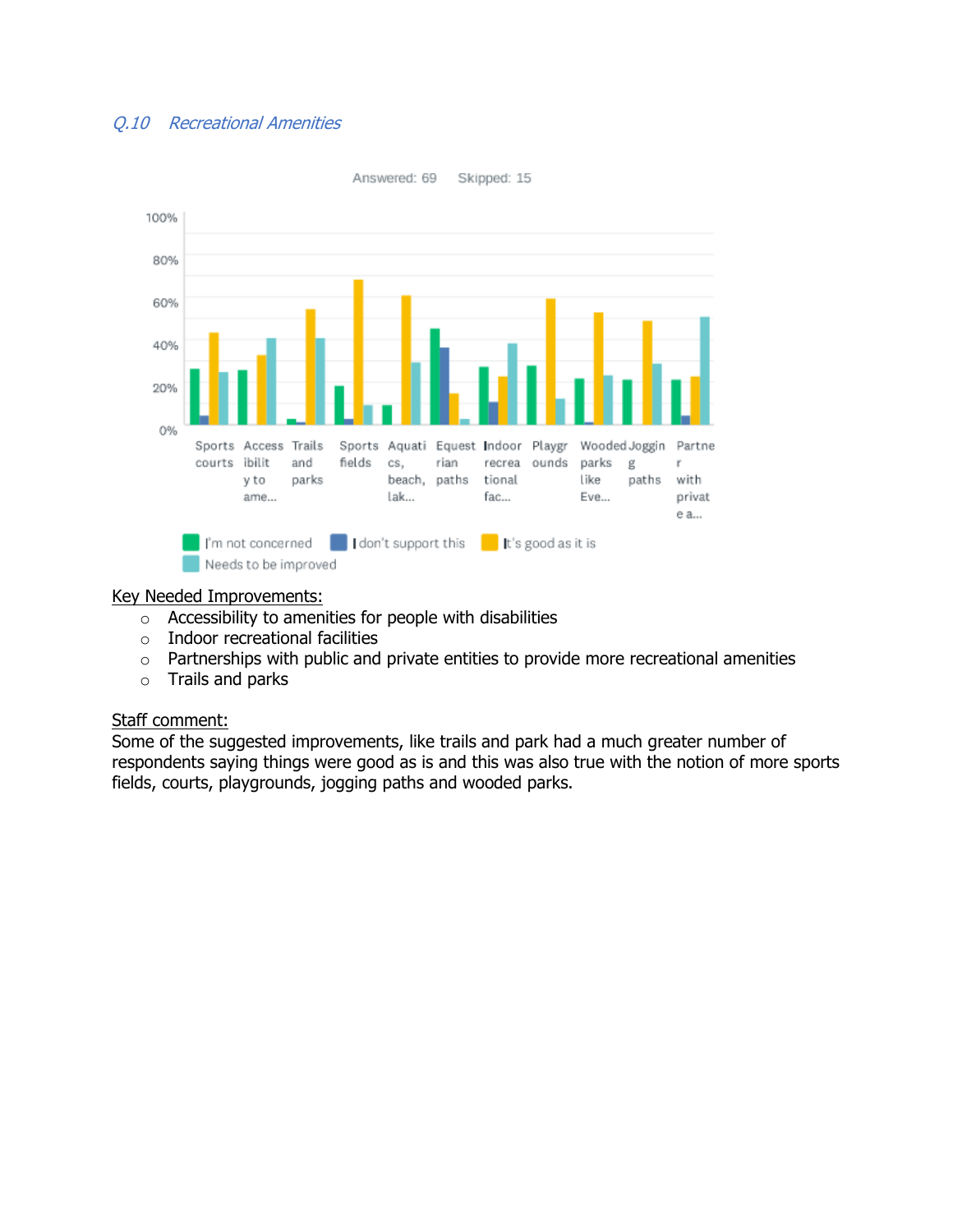# Q.11 Housing Priorities



Answ d: 70 Skipp d: 14

#### Key Needed Improvements:

- o Affordable Housing
- o Workforce Housing that is affordable
- o Diversity of housing options besides single-family
- o More accessory dwelling units

### Staff Comments:

It is not surprising that housing is not affordable to all, but the desire exists in the community to explore making changes to provide more diverse housing options that can serve employees of businesses and to encourage more diversity in the community.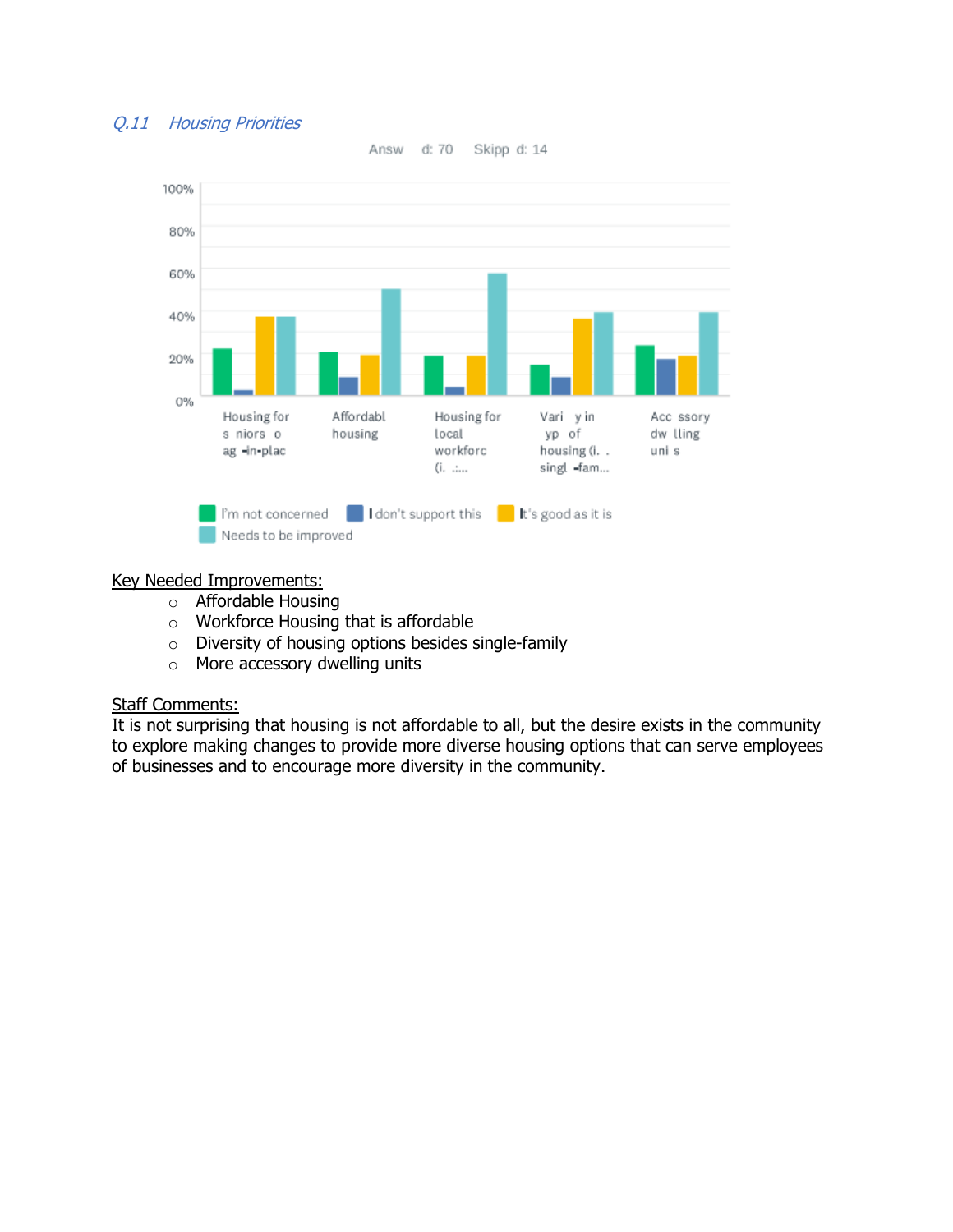# Q.12 Environmental Features



#### Key Needed Improvements:

- $\circ$  Rain gardens to control stormwater quality/quantity
- o Community gardens
- o Wetland and Stream protection
- o Tree protection

### Staff Comments:

Respondents also mentioned that things were as good as it is for Wetland and Stream and Tree protection which can indicate that the community may be divided on issues that relate to development or redevelopment of land.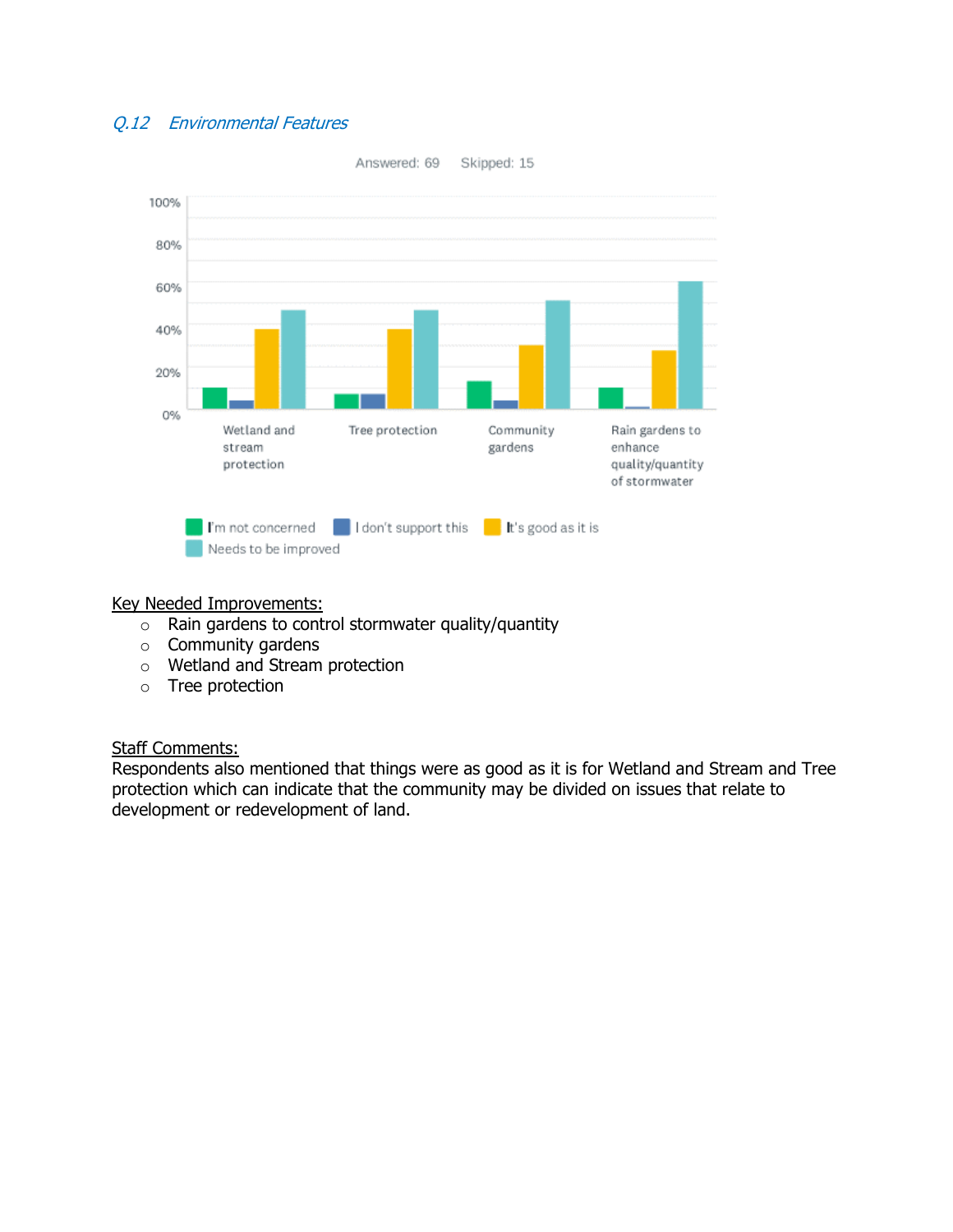### Q.13 Schools



#### Key Needed Improvements:

- o Exploration of urban-format schools (located in commercial areas)
- o Child walk and bike safety to and from school
- o City and corporate partnership with Lake Washington School district
- o Expansion of existing schools and transportation options

#### Staff Comments:

It is clear what most people are concerned with and staff acknowledges that the City does not control the school district but works with as much as possible in partnership on initiatives such as Safer Routes to Schools.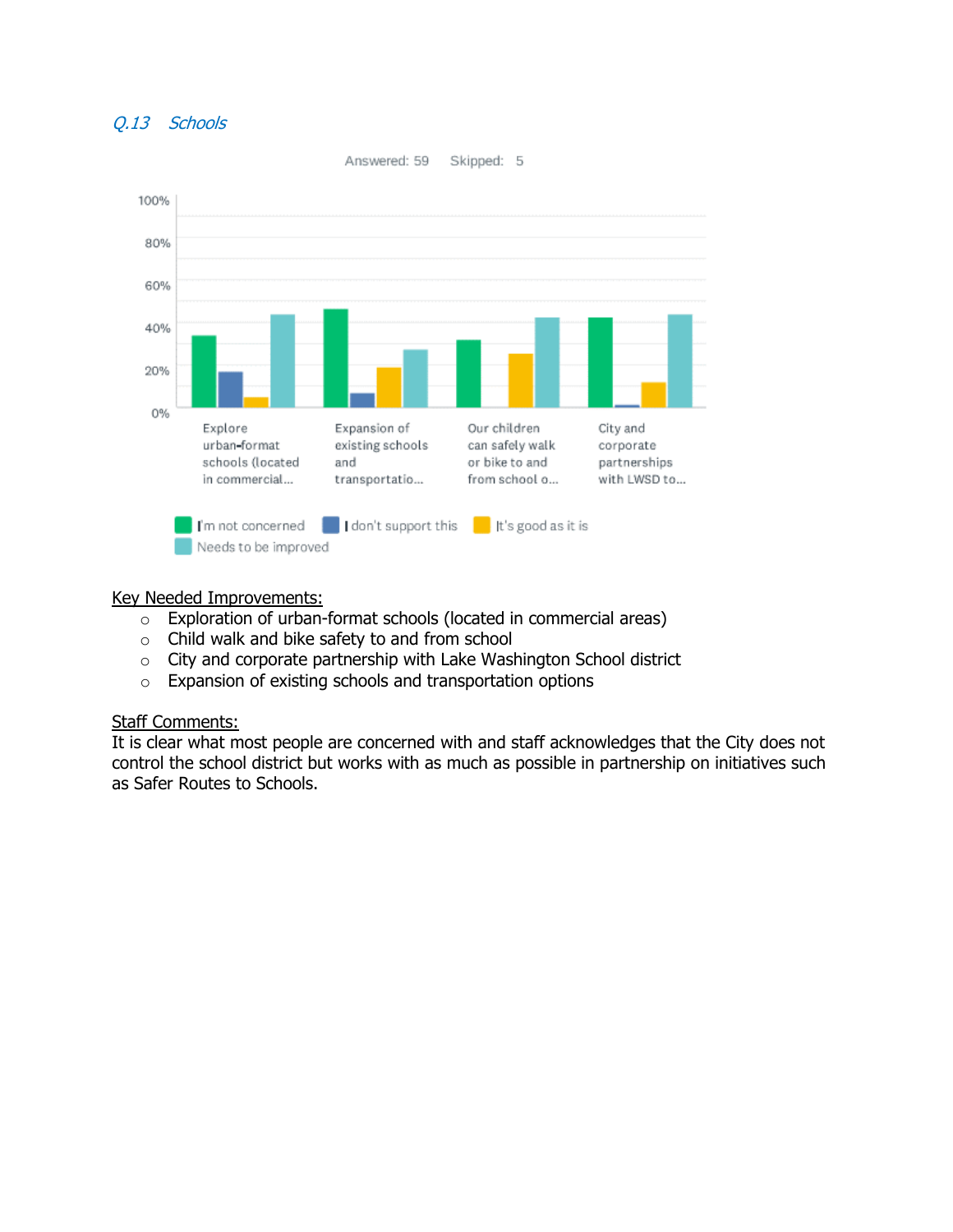# Q.14 Employment



### Key Needed Improvements:

o More live-work spaces

# Staff Comment:

Most respondents appear to be not concerned or feel that Kirkland is good as is for job opportunities near where they live. Staff's finds this interesting because many of the community members that live in Kirkland do not work in Kirkland. Perhaps a much larger sample size would yield different answers regarding employment.

# Q.15 What types of companies would you like to see nearby as a possible employer?

### Key Themes from Comments:

Over 50% of respondents want more technology companies (small, med and large) and some felt that other types of businesses that pay a "living wage" would also be a welcome addition.

Q.16 If you own a business or want to start a business, what might attract you to relocate or add a location in this neighborhood?

### Key Themes from Comments:

More parking was mentioned a few times, and affordable places for employees to live near work. But other factors such as the high cost of doing business, and decision-making that is detrimental to businesses by the City of Kirkland was also mentioned as being a limiting factor to locating a business in downtown Kirkland.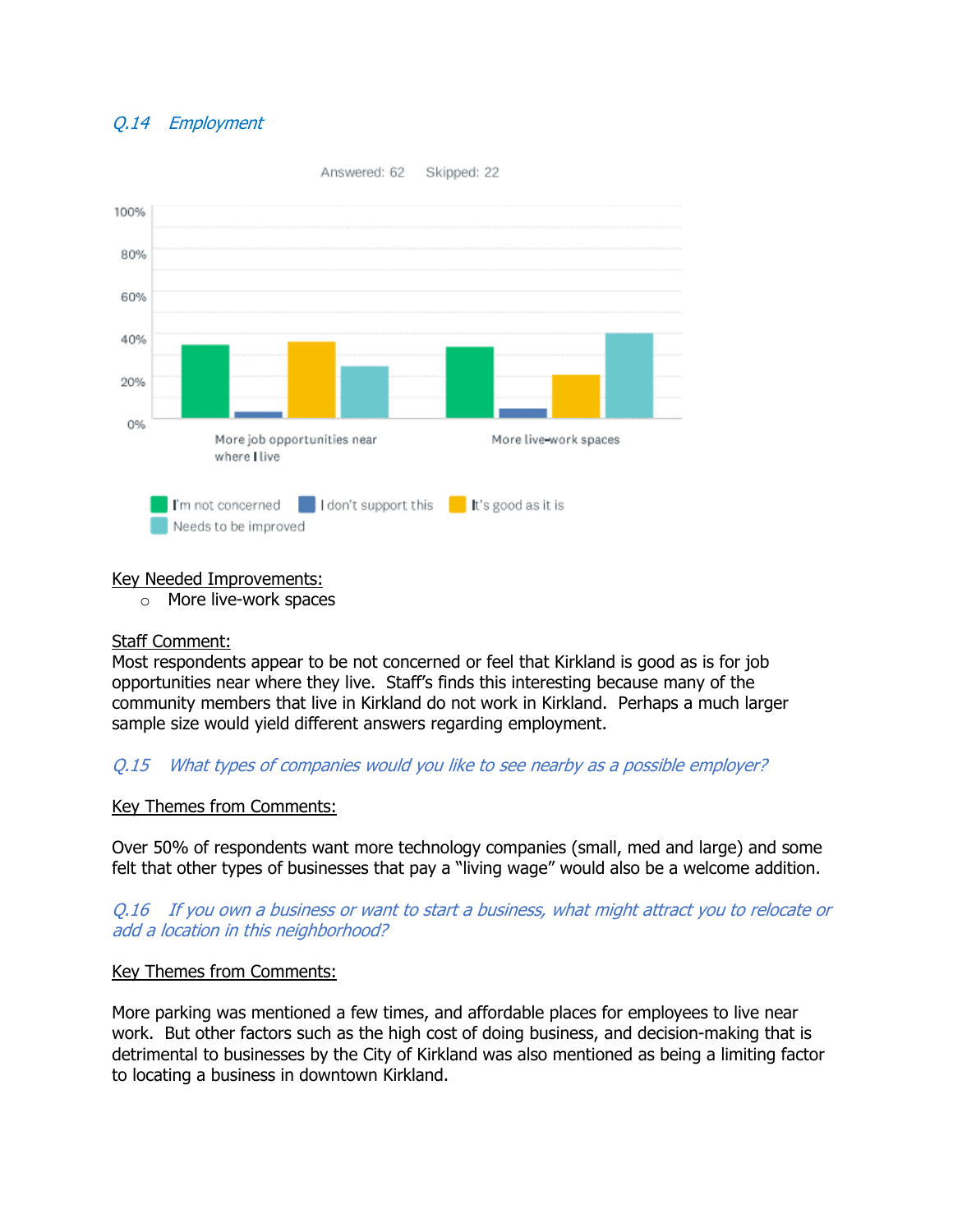Q.17 What types of commercial or retail uses, amenities, and community benefits would improve the Everest Commercial and Light Industrial Area along 6th Street So and NE 68th Street?

#### Key Themes from Comments:

Although this question is centered around the Everest neighborhood, the respondents felt that more mixed-use development, more restaurants, breweries and a garden/nursery would be good. And keeping an interesting mix of business types would be important as re-development occurs.



### Q.18 Rate some ideas that should be further explored

#### $\circ$  Support exploring these ideas:

- $\circ$  3-5 story mixed use buildings with residential above retail and live work options
- $\circ$  Pilot program for pop-up businesses such as food trucks and kiosks
- o Additional outdoor seating for restaurants and cafés
- o Convert Park Lane to pedestrian only either seasonally or permanently
- o Seasonal pedestrian mall on Park Lane to open more retail opportunities
- $\circ$  Make better pedestrian connections to downtown and major transit hubs
- o Promote the benefits to Transit Oriented Development
- $\circ$  Reduce parking requirements for business well served by transit
- $\circ$  Consider redevelopment of the following parking areas/vacant lots:
	- o Lake & Central
	- o Wester Lot south of City Hall
	- o Vacant lot next to Wester Lot
	- o Aux lot (Market and Central)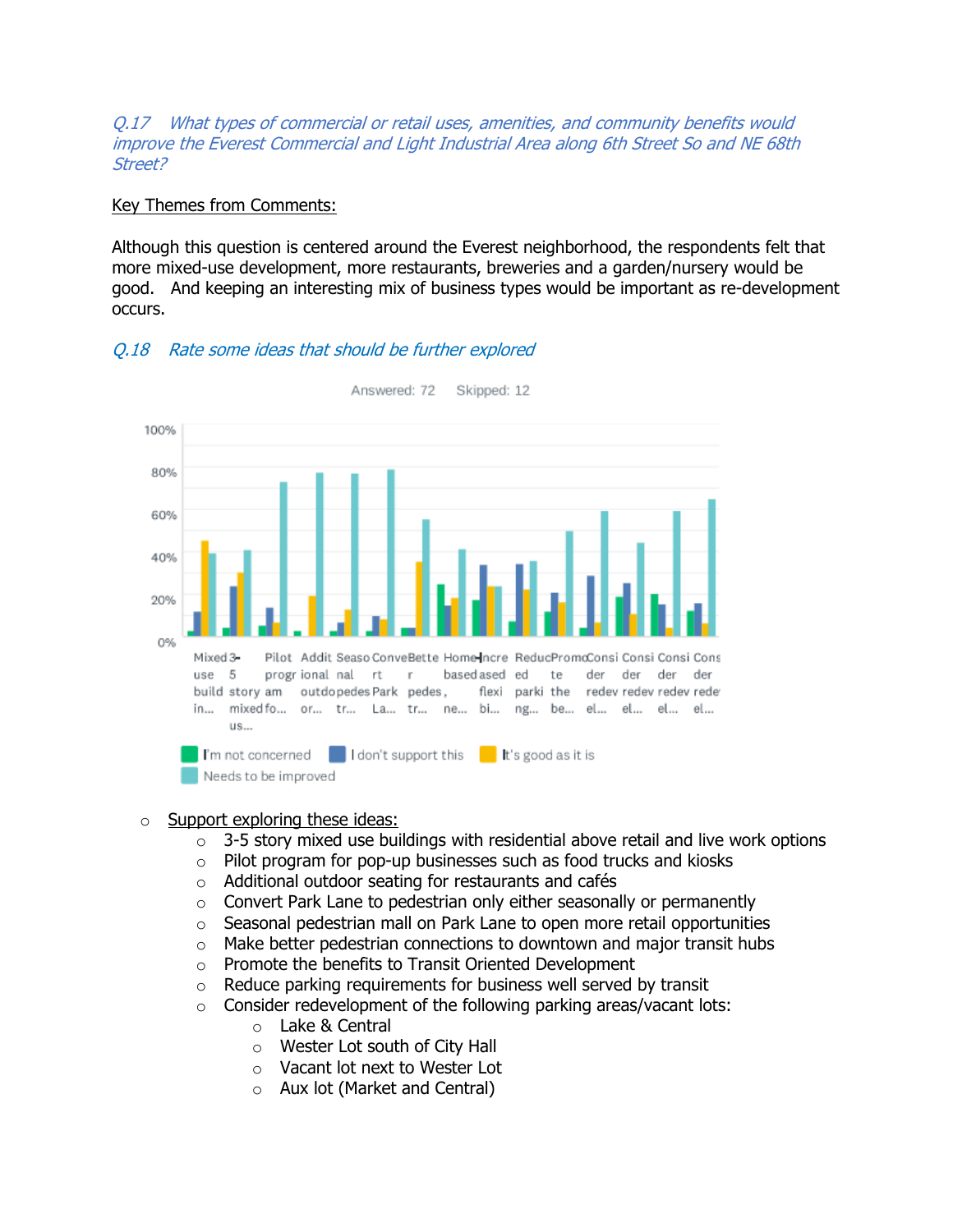### Q.19 What are some ways that we could connect with our neighbors to discuss these topics and find out what is important to them? (locations, events, etc.)

### Key themes received from comments:

Many responded that greater connection is especially important after 2020, and that virtual platforms along with in-person meetings are desirable. But, also exploration of unique formats and new places to host in-person meetings such as the Library may attract more community members to become involved. A downtown kiosk, or bulletin board was one interesting idea, and perhaps some kind of incentive in exchange for more youth participation to learn what they feel is important to them.

# Q.20 If you have other thoughts about your neighborhood or the plan, please add them here.

### Key themes received from comments:

- $\circ$  Improve survey
	- $\circ$  Several questions were confusing
	- $\circ$  Define what redevelopment of city owned parcels means
	- $\circ$  Confusing to use terms such as needs to be improved and, I'm not concerned
- o Parks:
	- $\circ$  We have a wonderful neighborhood. Keep the parks in beautiful shape, have parking available and they will come.
	- $\circ$  More parks. More places to walk to. Stay Walkable
	- o More benches and picnic tables
- o Development:
	- $\circ$  no more high-density commercial buildings. The residents of Moss Bay are not being considered in any plans. It's horrible how we have been treated in past with Urban. Please please listen to the tax paying voters and not the developers.
	- o Moss Bay has and continues to see large development projects despite lack of access and additional stress on already insufficient parking. Perhaps a time out is needed until solutions are found
	- o Keep building heights along Lake Street, Kirkland Way, Park Lane and Central, west of Peter Kirk Park to small town dimensions, it's the charm that brings people here to spend their \$\$
	- $\circ$  No more construction in Kirkland Urban!<br> $\circ$  Density is good as is, redevelopment or I
	- Density is good as is, redevelopment or higher building heights is highly undesirable, trees are overtaking downtown area, they need to be reduced in height and trimmed out
	- $\circ$  Please limit development. We do not have the infrastructure to support an increase in population. Keep it quaint, beautiful. It should not feel urban.
	- o Require new residential buildings to have underground parking.
	- $\circ$  Please maintain downtown height restrictions for retaining Kirkland's identity of a sunny lakeside community (as opposed to high rise Bellevue and Redmond). Prefer the downtown character to reflect intimate community atmosphere such as Edmonds.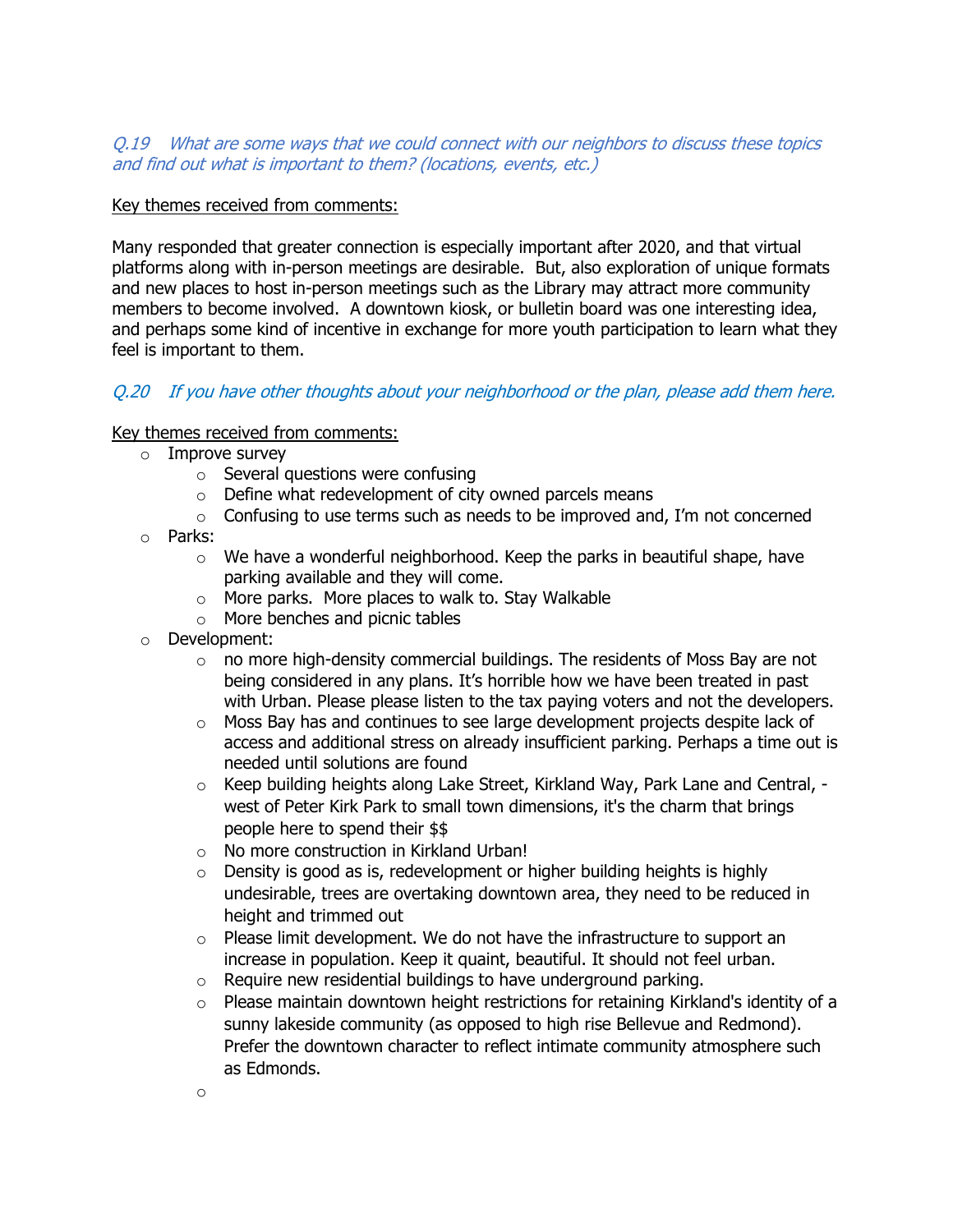- o Parking and Traffic and Transit:
	- $\circ$  Maybe we should zone parking??
	- o To expand parking, improve visitor access to downtown Kirkland and support the local business community, develop off-site parking with shuttle bus between long term parking and downtown Kirkland during peak season. This would relieve parking congestion in the central downtown area, allow visitors to dine and shop or spend the day without the worry of 30 min or 2-hour parking.
	- $\circ$  Transit is fine, but don't destroy driving in a misquided attempt to promote transit use. Kirkland is already a great place to walk around and driving is still reasonable. Let transit stand on its own merits, otherwise I fear Kirkland will turn into Seattle, where you have to either spend hours or pay a fortune in parking fees if you want to go outside of your neighborhood for errands. I moved from Seattle specifically because I felt that I was trapped in my walkable neighborhood there. If you build mix-used buildings, build enough parking and road capacity to support the residents and customers actual usage, not the usage you wish them to have. Build transit and bike paths as well, but don't use them as an excuse to cut road capacity.
	- o Traffic flow, parking, loud cars are huge issues now
	- o You've made quaint Kirkland a nightmarish traffic jam. It's delightful shops and restaurants are inaccessible because of lack of parking and incessant construction barriers.
- o Other comments
	- $\circ$  People who don't pick up after their dogs and let them off leash are huge issues now
	- $\circ$  Focus more on asking people how they think we should achieve our goals, rather than asking for permission for every change. We have a lot of shared goals that the community has already agreed to (for example, in the Sustainability Master Plan), but our outreach meetings feel like they are designed to give people a chance to oppose every idea. We should start with the assumption that we need to achieve our goals and focus the conversation around what the best way is to do that.
	- $\circ$  Keeping the unique vibrancy is very important to me.
	- $\circ$  Ban 5G transmitters in residential areas...shame on KCC.<br> $\circ$  Focus on us as "Citizens", not as "Consumers". Teach us
	- Focus on us as "Citizens", not as "Consumers". Teach us how to walk, not how to drive. Develop a tax structure that allows us to pay for improvements through income taxes, not through sales taxes.
	- $\circ$  I currently rent in a mid-rise condo building. I would like to have to opportunity to buy and stay here permanently, but there are few affordable places to purchase. I see a lot of rental building slated to be built over the next few years, but I am concerned about the emphasis on 3-5 story rental buildings to solve the affordability issues. I would like to see a greater emphasis given to encouraging new condo properties, small cottage housing properties, and townhome development that can be purchased. COVID has shown us that emphasis should also be given to Livable housing that includes access to private outdoor space. Housing that includes 2 or more bedrooms is necessary to provide space to families